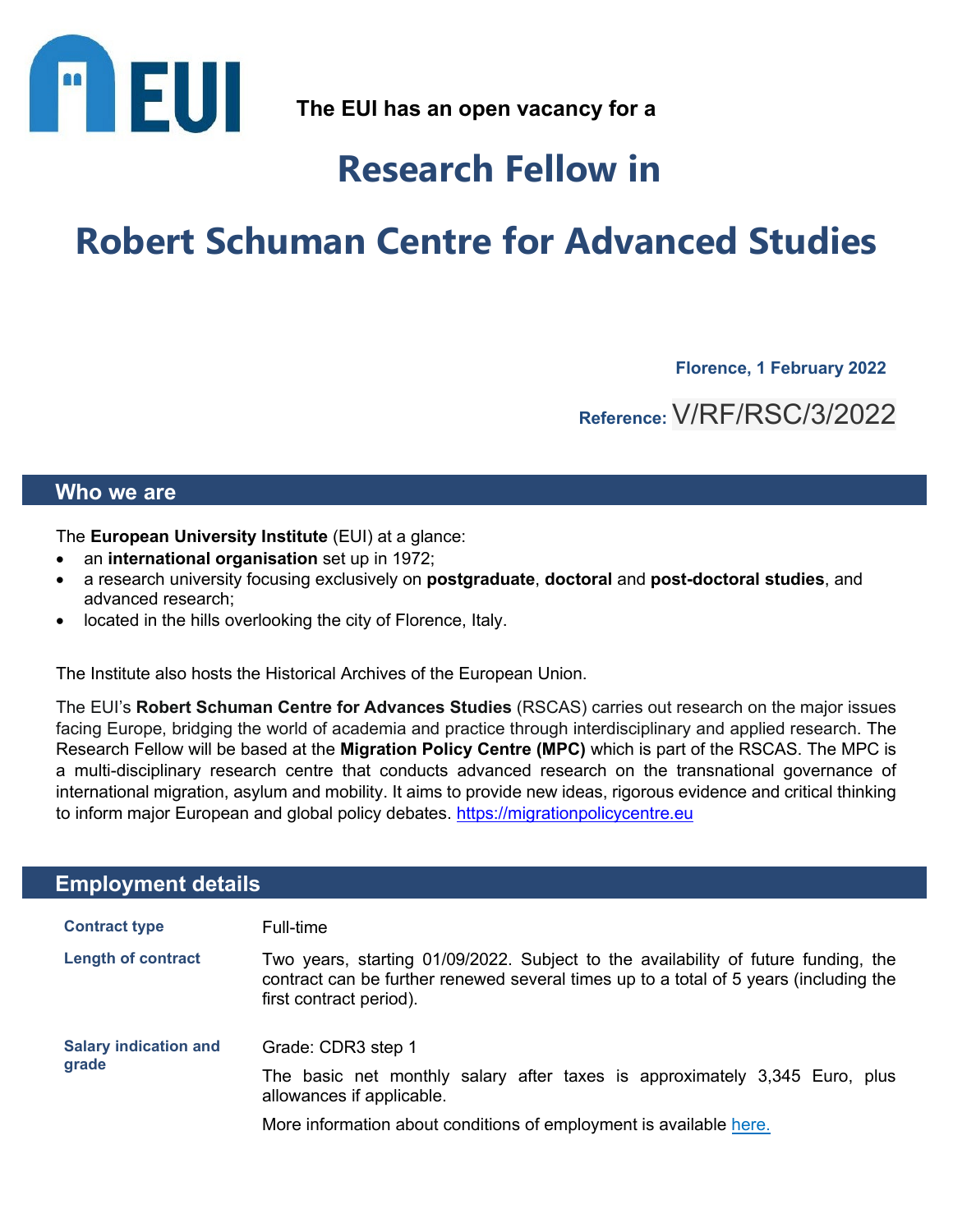## **About the project**

| <b>Project Director(s)</b> | Prof. Martin Ruhs (Deputy Director of the MPC) |
|----------------------------|------------------------------------------------|
|----------------------------|------------------------------------------------|

**Project details** AFAR: Algorithmic Fairness for Asylum Seekers and Refugees (AFAR), funded by the Volkswagen Foundation (2021-2025).

> Led by Prof. Cathryn Costello at the Centre for Fundamental Rights at the Hertie School in Berlin, AFAR is an international collaborative project that includes the EUI's Migration Policy Centre (MPC) as one of the five partner organisations. AFAR investigates the usages of new technologies in migration and asylum governance, in particular the automation or part-automation of decisions normally taken by humans as well as more complex machine learning and artificial intelligence systems. Within AFAR, the MPC contributes research on public attitudes and preferences across a range of European countries. We are looking for a postdoctoral research fellow with strong quantitative skills to take a leading role in this work.

**Job description** Working closely with Martin Ruhs, the Research Fellow will take the lead in conducting analysis of public attitudes and perceptions of fairness in the use of new technologies in migration and asylum governance. Project outputs will include academic publications, blog posts, and policy briefs.

The main tasks of the Research Fellow will include:

- developing a theoretical framework and specific research questions that speak to the core aims of AFAR
- identifying a suitable research design and method
- recruiting and coordinating with a survey company
- developing the survey questionnaire, pretesting, and preparing a preanalysis plan and registration (if we decide to conduct survey experiments)
- analysing survey data
- writing co-authored and single authored working papers suitable for publication in academic journals
- writing blog posts and policy briefs based on the research
- participating in regular AFAR and MPC events and activities, including engagement with a range of policy stakeholders

## **Qualifications and experience**

| <b>Qualifications and</b> |  |
|---------------------------|--|
| <b>Experience</b>         |  |

#### **Essential:**

- PhD in Political Science or a related social science discipline
- Strong quantitative research skills, including sound knowledge of relevant statistical software such as Stata, 'R', etc.